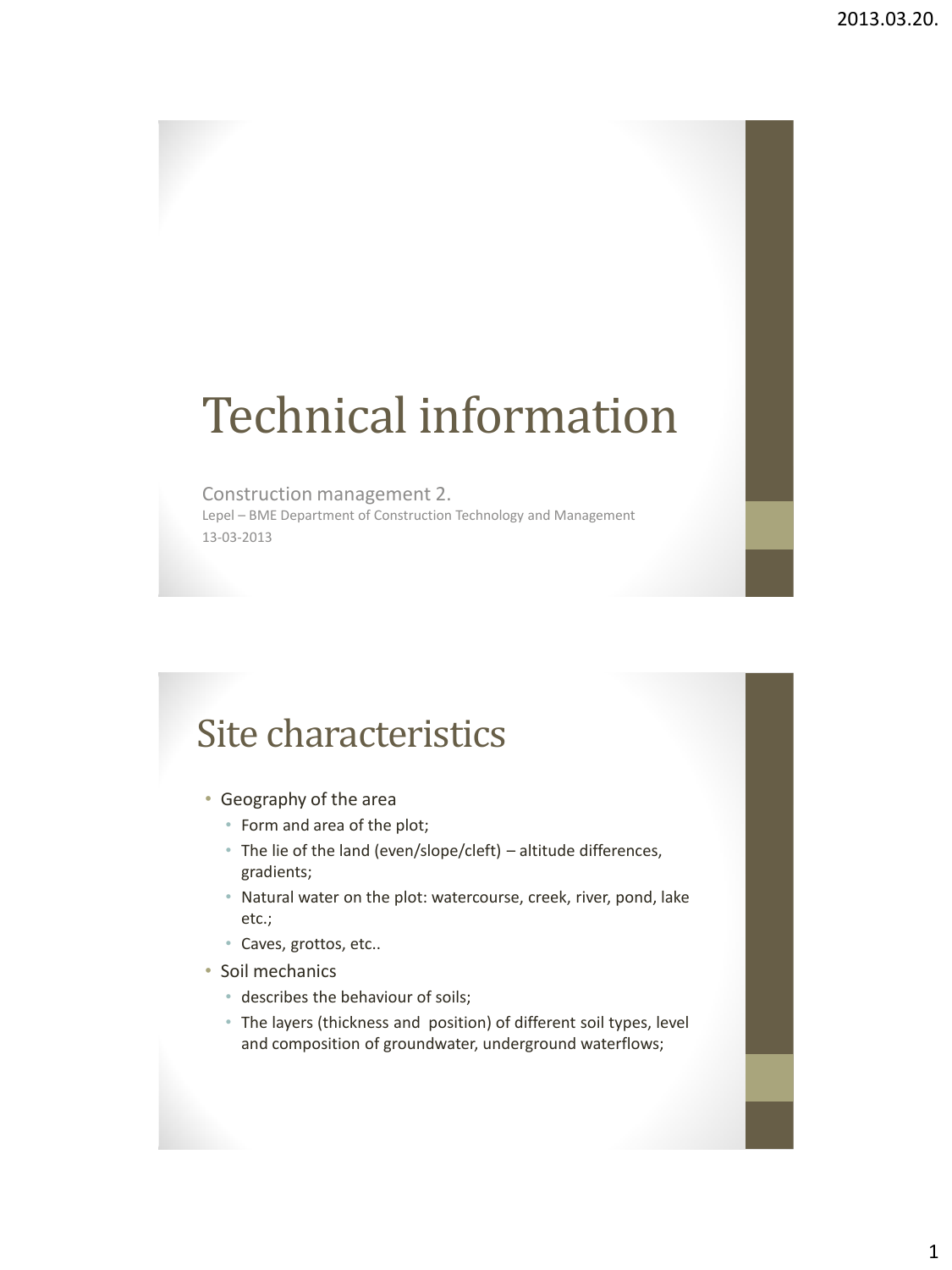#### Site characteristics

- State of the plot
	- Existing buildings;
	- Roads, pavements;
	- Other objects: wells, pits, gullies, tunnels, cellars, etc.;
	- Archaeological digs / findings;
	- Vegetation: trees, bushes, crops;
	- Public utilities: water, electricity, gas, telephone accessibility, obstacle (pipelines, wires);

#### Options: structural design

- Material
	- Concrete/reinforced concrete  $\epsilon$  Poured on site
	- Steel/other metal  $\leftarrow$
	- Brick ←
	- Stone  $\leftarrow$
	- Timber  $*$
	- Adobe #
	- Other
- Characteristics
	- Pro
	- Con
- Tecnology
	-
	- **Prefabricated**
	- (on site/in factory)
	- Small elements (on site/in factory)
- LB structure
	- Walls
	- Skeleton frame
	- Mixed